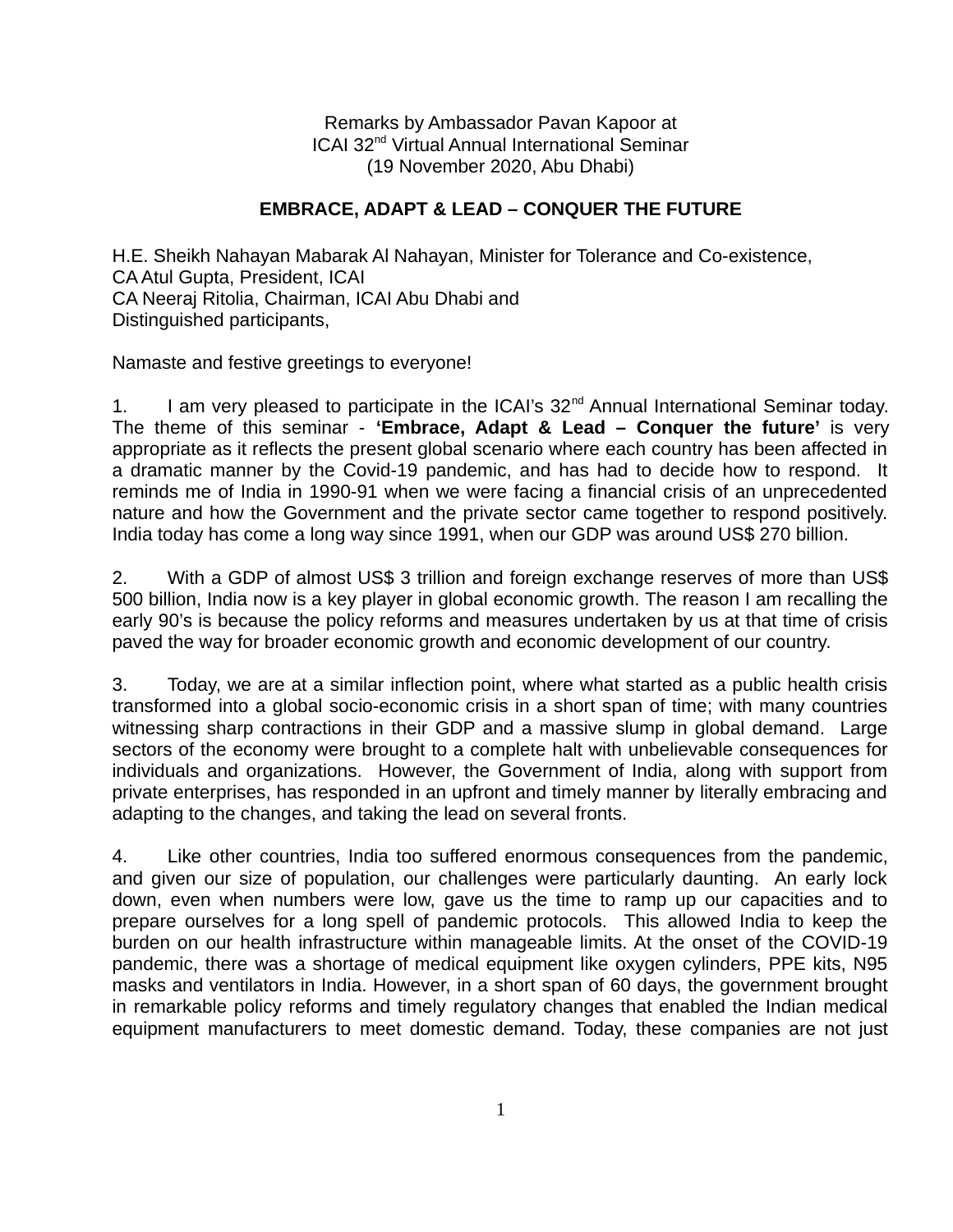successfully meeting domestic demand in India but are also exporting PPE kits, N95 masks, ventilators and other medical equipment to a number of countries.

5. The crisis has stimulated innovation and enterprise in India, and we are now able to manufacture cost-effective but high-quality critical health devices for India and the world.

6. India is also gearing up to be a vital player in the global vaccine development efforts with various potential vaccines at different stages of trial. As made clear by our Prime Minister when he addressed the UN General Assembly two months ago, as the largest vaccine producing country of the world, India's vaccine production and delivery capacity will be used to help all humanity in fighting this crisis.

7. The economic impact of the pandemic has been our biggest challenge. During the first phase of the crisis itself, the Government of India announced a mega stimulus package of US\$ 266 billion, amounting to almost 10% of our GDP. This was directed at helping low income groups, migrants and those in the informal economy who were affected by the lock down, marginal farmers, and small businesses. Last week, the Government announced a further US \$ 35 billion package and complemented it with sweeping structural reforms, and the introduction of Productivity-Linked Incentive measures in some key sectors of the economy. The Government had also deferred tax payments, injected liquidity into the economy and lowered interest rates. It initiated a food transfer programme that ensured extra rations to almost 800 million people. It also transferred money into the bank accounts of over 400 million people and provided free cooking gas to around 80 million families.

8. While handling the pandemic at home, India did not lose sight of its global role as a responsible international player. India has supplied essential medicines to 150 countries during this pandemic. More than half of them were grants that India offered to struggling partner countries. We have gifted millions of tablets of Hydroxychloroquine to countries in our neighbourhood and beyond. Throughout the crisis, we have maintained an uninterrupted supply of essential medicines that the world has needed to fight the virus.

9. India's response to overcome the Covid-19 pandemic is articulated in the vision of '**Aatmanirbhar Bharat**' or self-reliant India. In the words of our Prime Minister, Shri Narendra Modi, and I quote "*It is not just about competition, but also about competence; it is not about dominance, but about dependability. It is not about looking within, but about looking out for the world. So, when we say Aatmanirbhar Bharat, we mean an India that is, first of all, self-reliant. A self-reliant India is also a reliable friend for the world. A self-reliant India does not mean an India that is self-centered.*"

10. India's quest to become 'aatmanirbhar' or self-reliant is not just a vision but a wellplanned economic strategy. A strategy that aims to use the capabilities of our businesses and skills of our workers; to make India into a global manufacturing power-house; a strategy that aims to use our strength in technology to become the global centre for innovation; a strategy that aims to contribute to global development using our immense human resources.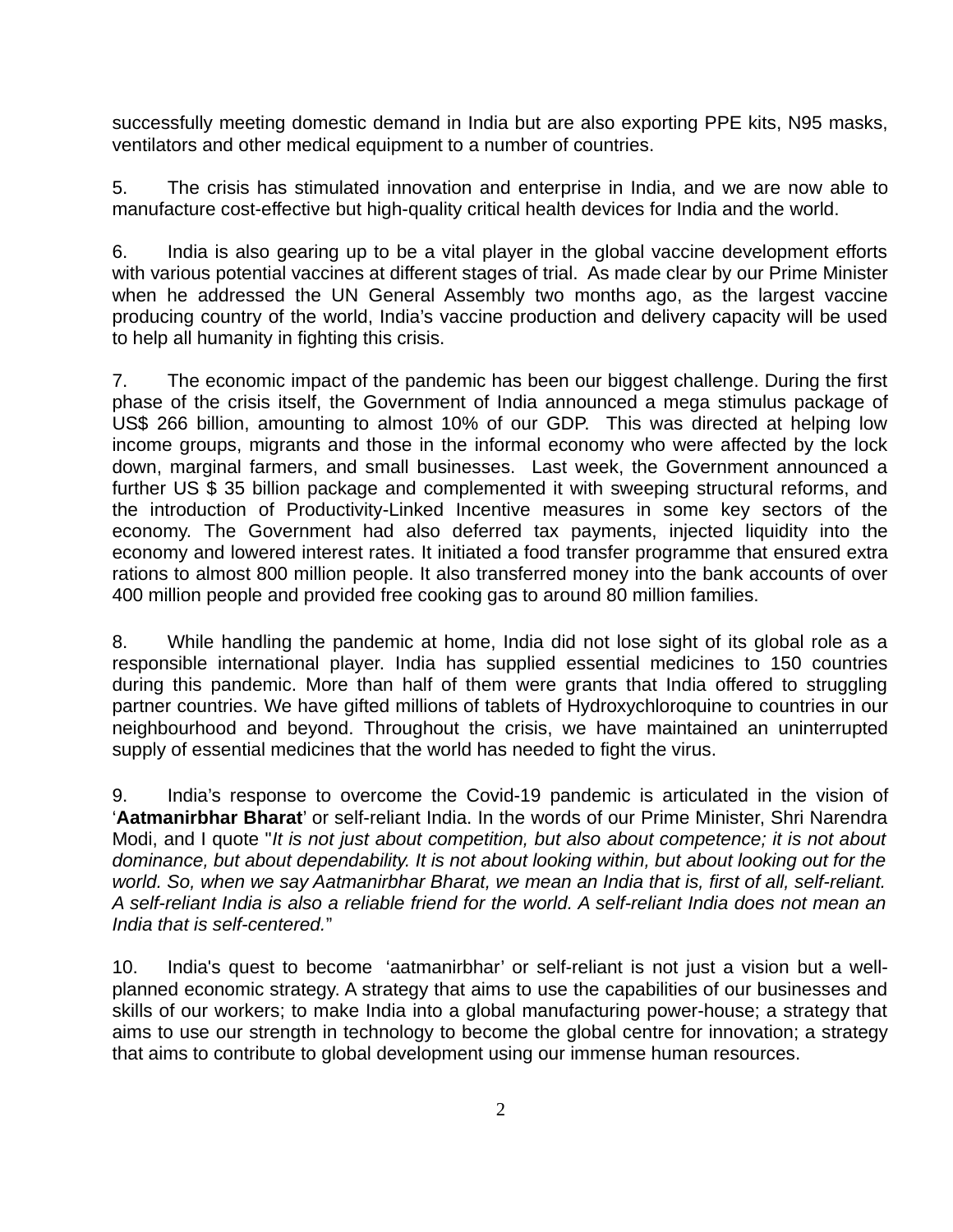I am glad that ICAI Abu Dhabi is supporting this strategy by circulating all events and activities under its aegis to various chambers and organizations.

11. A self-reliant India is going to be a force-multiplier for global economic development and resilient global supply chains. Our Prime Minister's call of 'Vocal4Local' is also a call to leading global manufacturing companies to set up their factories in India. The International Monetary Fund (IMF) and many leading global economic forums have opined that India will be one of the economies to recover fastest in a short span of time and achieve higher economic growth.

12. Even while we are focused on dealing with the health and socio-economic impact of the pandemic, we have continued to use the opportunities of the crisis to make India a more attractive destination for investment, with a focus on the future. We have introduced reforms in different sectors of the economy, including a new Labour Law regime which balances the welfare of workers and the ease of doing business for employers. India is now among those countries where the corporate tax is the lowest, and we also have a faceless regime for income tax assessment and appeal, that takes away any element of subjective discretion.

13. The government has brought in reformist agricultural legislation with farmers' welfare and viability of agriculture as an income source, being the main tenets. These reforms are going to accelerate the growth of agriculture, through private sector investment in building resilient infrastructure and supply chain facilities, to get a fair price for farm produce in national and global markets.

14. With an aim to qualitatively improve the Ease of Doing Business of the IT Industry, particularly Business Process Outsourcing (BPO) and IT Enabled Services, the Government has drastically simplified the Other Service Provider (OSP) guidelines of the Department of Telecom. The new guidelines tremendously reduce the compliance burden of the BPO industry.

15. To match the rapid changes that the world is undergoing in the knowledge landscape, with various dramatic scientific and technological advances, the Government of India recently introduced the National Education Policy 2020. This latest education policy introduces many fundamental changes with the aim of promoting critical thinking in children for problem solving, along with multidisciplinary learning and a holistic approach.

16. There is an increasing momentum towards fundamental research and applications in areas of artificial intelligence, robotics, sensors, and big data analysis in India's start-up ecosystem. This would offer India a global leadership role in multilateral technology forums. To realize the fruits of technology and innovation in the start-up ecosystem, the government recently launched a new scheme in which technology is playing an important role. This scheme involves a Survey of Villages And Mapping with Improvised technology in Village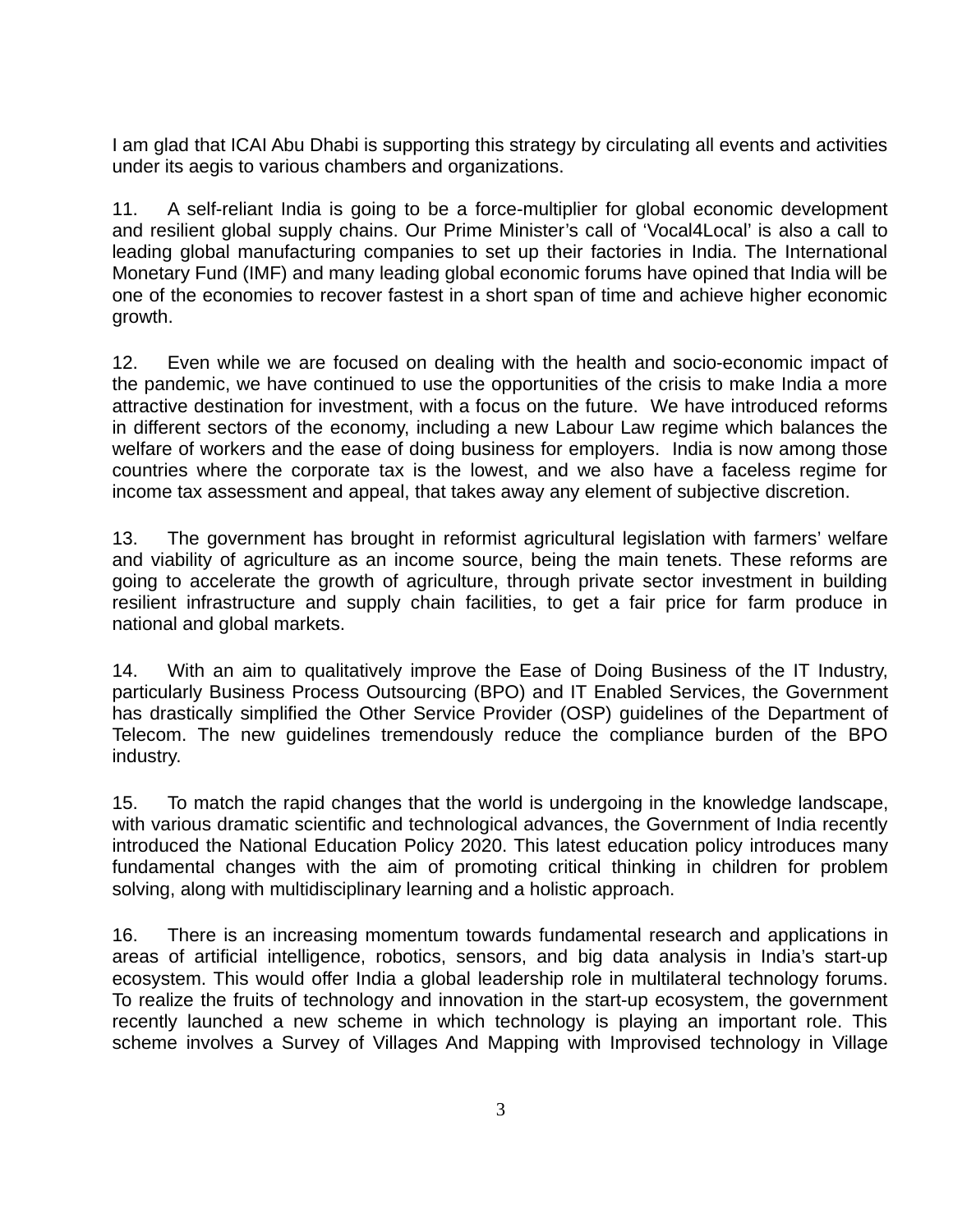Areas. Under it, residential and land property in villages are being mapped for the first time in India using drone technology.

17. India has an ambitious plan to invest US \$ 1.5 trillion for the National Infrastructure Pipeline. A pioneering, multi-modal connectivity infrastructure master plan is being finalized. India has embarked on a massive infrastructure building spree of highways, railways, metros, water-ways and airports across the country. We are building millions of affordable houses for the new middle class. We want investments not just in big cities but smaller cities and towns too. The Gift City in Gujarat is a good example of this. The government is implementing mission-mode schemes for development of such cities.

18. Just like the Government's strategy for strengthening its manufacturing base, and for building world-class infrastructure, its strategy for the financial sector has also been holistic. Some of the major steps undertaken in this sector include:

- Comprehensive banking sector reforms
- Strengthening of financial markets
- Unified authority for the International Financial Services Centre
- One of the most liberal FDI regimes
- A benign tax regime for foreign capital
- Suitable policy regimes for investment vehicles like the Infrastructure Investment Trust, and the Real Estate Investment Trust
- Implementation of the Insolvency and Bankruptcy Code; and
- Financial empowerment through Direct Benefit Transfer and fin-tech based payment systems like Ru-Pay cards and BHIM-UPI

19. As an encouraging sign for all the reforms that the government has initiated lately, it is heartening to see that the global investor community has been showing confidence in India's future and potential. In the last 5 months, despite the pandemic and the slowdown of our economy, India has seen a 13% rise in FDI inflows compared to last year. This is a resounding statement of faith in the Indian system

20. As our Prime Minister told key investors at a Global Virtual Investors Round table two weeks ago, and I quote, "India's growth has the potential to catalyze global economic resurgence. Any achievement by India will have a multiplier impact on the world's development and welfare. A strong and vibrant India can contribute to stabilization of the world economic order. We will do whatever it takes to make India the engine of global growth resurgence."

21. We continue to prepare for the world of tomorrow and India's role in it. There has been no let down in the intensity of our engagements with the rest of the world during this period. We have joined many of the multilateral and bilateral conversations that are taking place around the world, in multiple configurations, about the pandemic and have continued to expand our normal business of diplomacy.